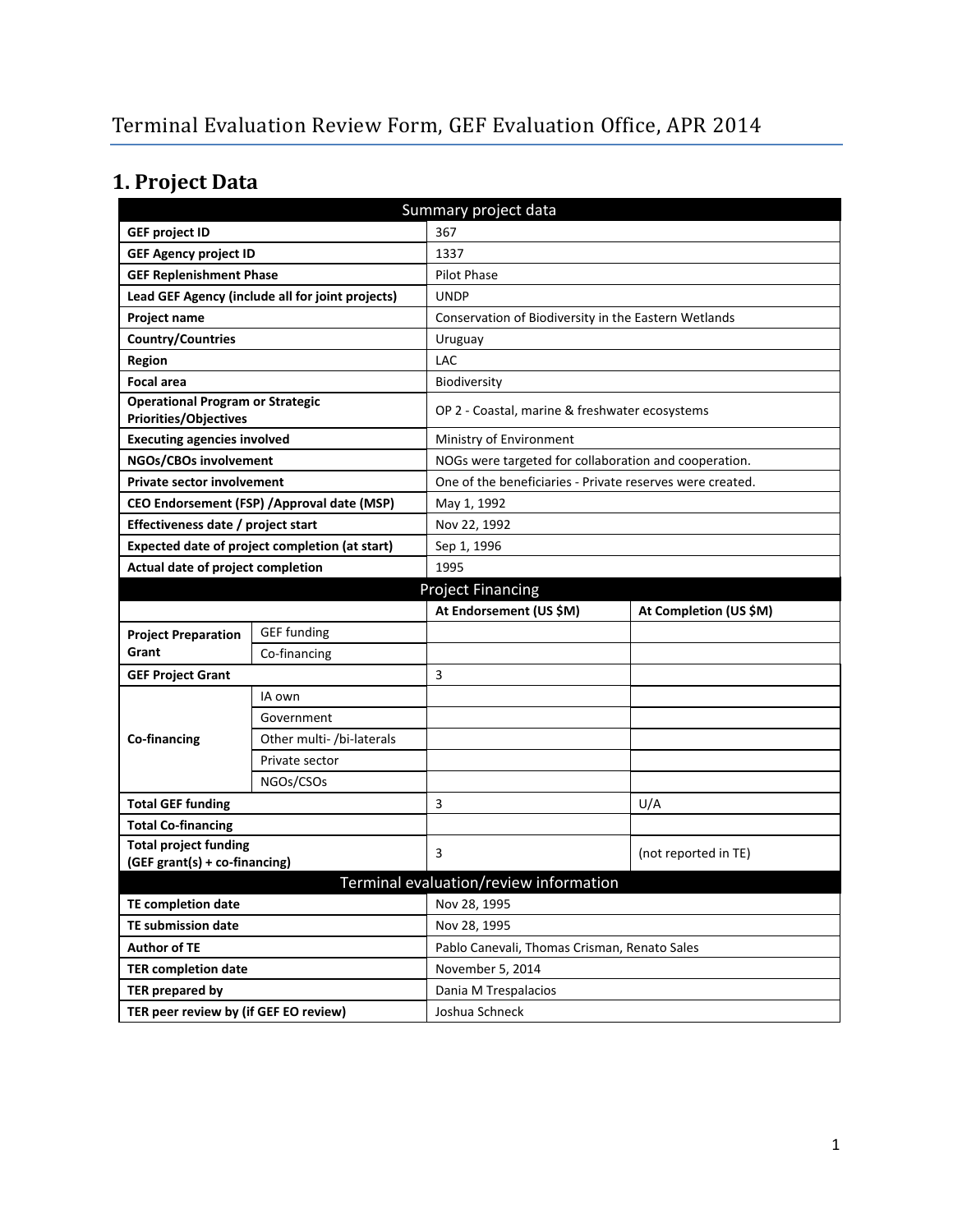| <b>Criteria</b>                                  | <b>Final PIR</b>         | <b>IA Terminal</b><br><b>Evaluation</b> | <b>IA Evaluation</b><br><b>Office Review</b> | <b>GEF EO Review</b> |
|--------------------------------------------------|--------------------------|-----------------------------------------|----------------------------------------------|----------------------|
| <b>Project Outcomes</b>                          | N/R                      | N/R                                     | N/R                                          |                      |
| <b>Sustainability of Outcomes</b>                | N/R                      | N/R                                     | N/R                                          | <b>ML</b>            |
| <b>M&amp;E Design</b>                            | N/R                      | N/R                                     | N/R                                          | MU                   |
| <b>M&amp;E</b> Implementation                    | N/R                      | N/R                                     | N/R                                          | U/A                  |
| <b>Quality of Implementation</b>                 | N/R                      | N/R                                     | N/R                                          |                      |
| <b>Quality of Execution</b>                      | N/R                      | N/R                                     | N/R                                          | MS                   |
| <b>Quality of the Terminal Evaluation Report</b> | $\overline{\phantom{a}}$ |                                         | N/R                                          | HU                   |

#### **2. Summary of Project Ratings**

## **3. Project Objectives**

3.1 Global Environmental Objectives of the project:

The Global Environmental Objective is to conserve biodiversity in the Eastern Wetlands of Uruguay. This region hosts a remarkable collection of ecosystems with high biodiversity, with endemic plant species, unique palm tree concentrations, and species of economic importance and in danger of extinction. (PD pg. 2) The area is affected by uncontrolled and growing tourism, intense rice agriculture, ranching, altered hydrological systems, and over-utilization of natural resources. (PD pg. 3-4, 6) The destruction of the wetlands will reduce available habitat for migratory birds and numerous endemic flora and fauna, and will negatively affect coastal fishing and the beach ecosystem. (PD pg. 11)

3.2 Development Objectives of the project:

The Development Objective of this project is to promote sustainable development in the region by increasing local knowledge about natural resources, by training human resources in science and management, by increasing the availability of environmental information, and by promoting the involvement of local stakeholders, both public and private. (PD pg. 1)

The immediate objectives, as stated in the project document, are:

- 1- Increased knowledge and conservation of Eastern Wetlands fauna.
- 2- Increased knowledge and conservation of Eastern Wetlands flora.
- 3- Sustainable use of water, soil, and geomorphological resources of the Eastern Wetlands.
- 4- Reduction of pollution produced by dumping of polluted water and by the use of biocides in brooks and irrigation ditches.
- 5- Training of human resources in research and environmental management.
- 6- Increase flow of environmental information to local public and private stakeholders so that they better contribute to proper management in the area.
- 7- Make resource use compatible with conservation.
- 8- Raise public awareness of the economic, ecological and sociocultural value of Wetlands biodiversity and promote local community participation in its conservation.
- 9- Implementation of a system of protected areas in the Eastern Highlands.
- 10- Create a regional station for scientific research, community service, and environmental information and training.
- 11- Incorporate national and international laws into conservation of the Eastern Wetlands. To apply existing standards and create new legislative, administrative and constitutional provisions, as applicable.
- (PD pg. 13-26)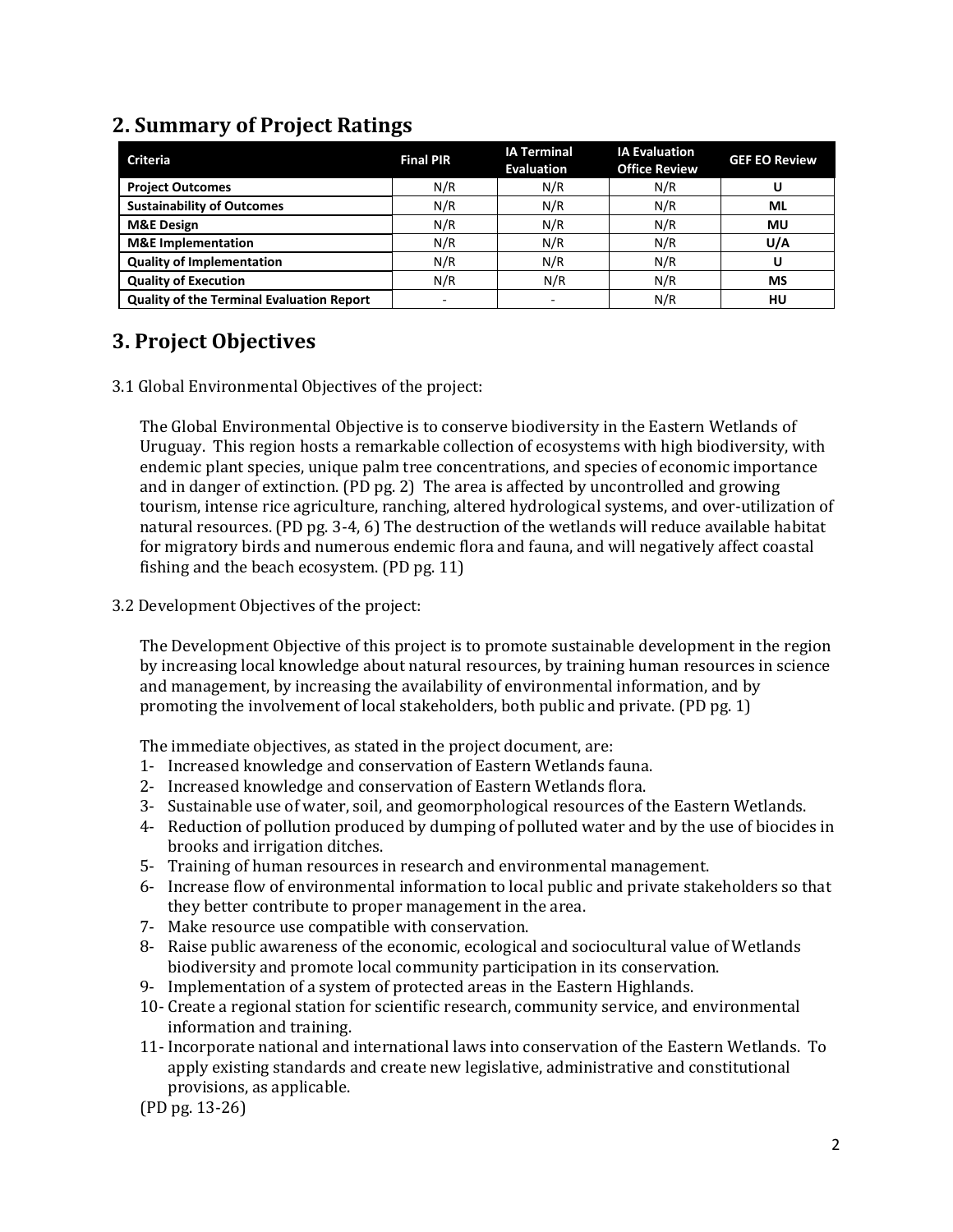3.3 Were there any **changes** in the Global Environmental Objectives, Development Objectives, or other activities during implementation?

There were **no changes** in the Global Environmental Objectives and Development Objectives.

#### **4. GEF EO assessment of Outcomes and Sustainability**

Please refer to the GEF Terminal Evaluation Review Guidelines for detail on the criteria for ratings.

Relevance can receive either a Satisfactory or Unsatisfactory rating. For Effectiveness and Cost efficiency, a six point rating scale is used (Highly Satisfactory to Highly Unsatisfactory), or Unable to Assess. Sustainability ratings are assessed on a four-point scale: Likely=no or negligible risk; Moderately Likely=low risk; Moderately Unlikely=substantial risks; Unlikely=high risk. In assessing a Sustainability rating please note if, and to what degree, sustainability of project outcomes is threatened by financial, sociopolitical, institutional/governance, or environmental factors.

Please justify ratings in the space below each box.

| 4.1 Relevance | Rating: Satisfactory |
|---------------|----------------------|
|---------------|----------------------|

The project outcomes are consistent with the GEF's Biodiversity focal area. This project will attempt to conserve Uruguay's Eastern Wetlands, a rich complex of wetlands in subtropical South America with formally recognized biological importance, designated as a Ramsar site in 1982. Several of the region's flora and fauna are included in the Convention on International Traffic in Endangered Species. (PD pg. 11)

The project is consistent with Uruguay's priorities. The protection of the Eastern Wetlands is a national priority for Uruguay, as stated in the Uruguay Environmental Plan, which proposes to incorporate the region into a national system of protected areas. (PD pg. 11) The project document explains that this project consolidates a multidisciplinary group of experts that will work to conserve biodiversity in the context of sustainable development. This will support Uruguay's National Environmental Plan. (PD pg. 5)

| 4.2 Effectiveness | Rating: Unsatisfactory |
|-------------------|------------------------|
|-------------------|------------------------|

The Project Document specifies 11 immediate objectives (listed on page 2 of this TER), each with several specific outputs and activities. (PD pg. 13-26) The project document also lists six thematic areas for the project's activities, although it does not explicitly connect these to the project's objectives and outputs. The six themes listed in the Project Document are: (1) Research and Monitoring, (2) Human resource training, (3) Community Information Services, (4) Sustainable Development, (5) Environmental Education and Social Promotion, and (6) Protected area system. (PD pg. 10)

The TE does not list the Immediate Objectives or Outputs prescribed by the Project Document. Instead, it recounts the project's achievements and shortcomings, grouping them into six main thematic areas. These are (1) Project Executive Leadership, (2) Project Management and Administration, (3) Wetland Management, (4) Research and Monitoring, (5) Sustainable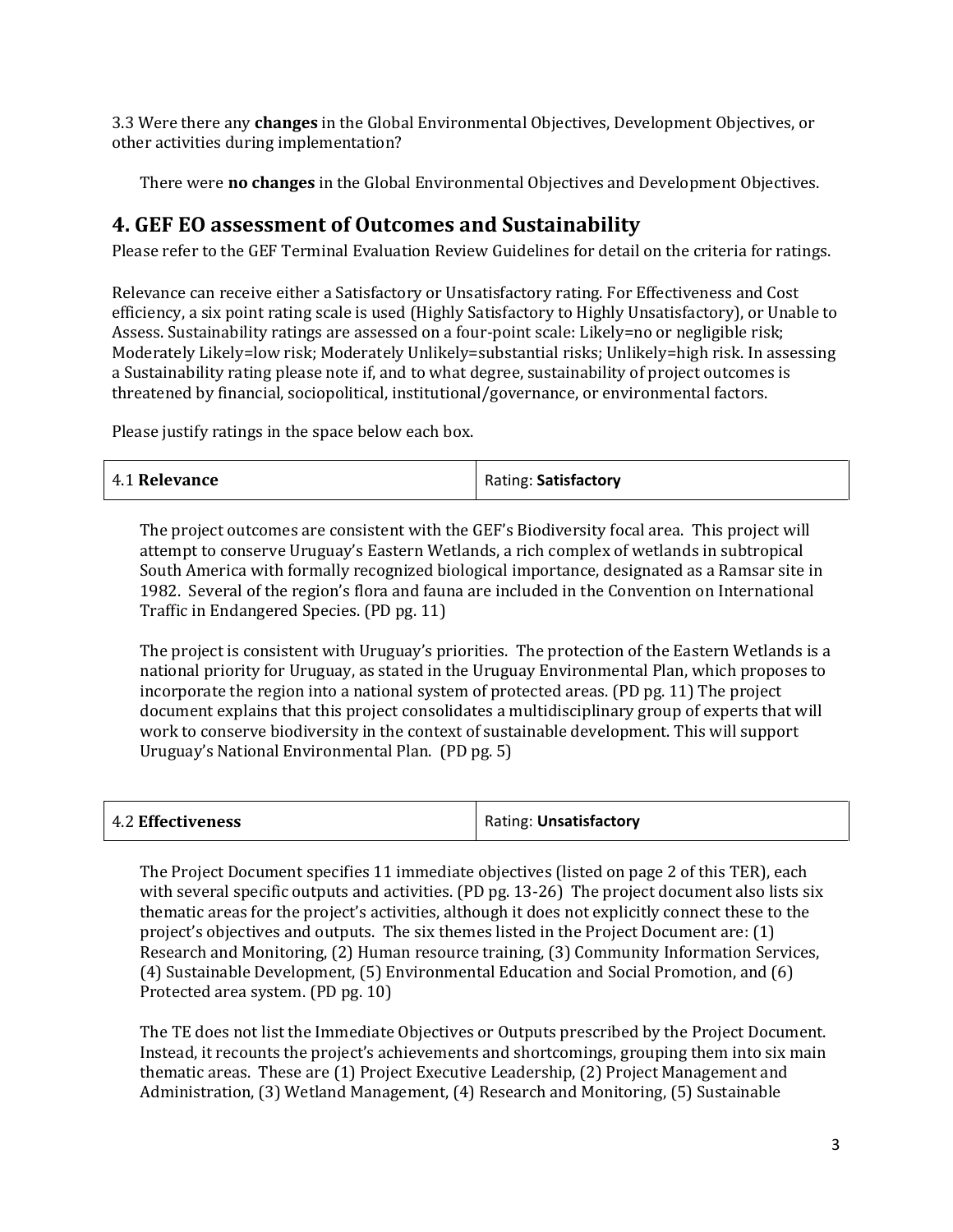Development, and (6) Environmental education and communication. Note that only 2 of the TE's thematic areas overlap with the Project Document's thematic areas: Research and Monitoring, and Sustainable Development. (The TE's Environmental Education theme is similar to the Project Document's separate themes of Environmental Education and Community Information Services).

The TE explains that this project had too many components, many of which were very ambitious and without specific limits. Thus the project had trouble defining its priorities. (TE pg. 3) The project document also underestimated the difficulties that the project would face, the most notable of which are the lack of experience with multidisciplinary projects in Uruguay, the lack of a clear policy that assigns administrative responsibility for territorial management, and the lack of a national law for protected areas. (TE pg. 3) Overly ambitious and undefined goals, combined with serious governance and capacity weaknesses, created difficulties throughout project implementation. The project lacked a well-defined role, well established priorities, precise goals and adequate methodologies. (TE pg. 3)

To assess the project's achievement of expected results, the Project Document's original Objectives will be compared with the TE's reported results.

Table 1 lists the Objectives and main Outputs specified by the Project Document, and groups the Objectives according to the thematic areas that best describe the activity, whether listed in the TE or the Project Document.

| <b>Theme</b>                                       | <b>Objective and Main Outputs</b>                                                                                                                                                                                                                                                                                                                                                                | <b>Results</b>                                                                                                                                                                                                                                                                                       |
|----------------------------------------------------|--------------------------------------------------------------------------------------------------------------------------------------------------------------------------------------------------------------------------------------------------------------------------------------------------------------------------------------------------------------------------------------------------|------------------------------------------------------------------------------------------------------------------------------------------------------------------------------------------------------------------------------------------------------------------------------------------------------|
| Research &                                         | Objective 1 & 2 Increased knowledge and<br>conservation of Eastern Wetlands fauna & flora.<br>Outputs include: electronic database on Eastern<br>Wetlands fauna & flora; technical reports on<br>migratory bird populations, on experiments in<br>restocking endangered species, species of key<br>interest; conservation management of key plant<br>communities, and dissemination of findings. | Partially achieved.<br>Many investigations were<br>begun, in coordination with<br>the Universidad de la<br>República. Plans for re-<br>introduction of endangered<br>species were produced.<br>Archeological studies<br>produced. But research<br>program had many<br>shortcomings, particularly the |
| Monitoring                                         | Objective 3 Sustainable use of water, soil, and<br>geomorphological resources of the Eastern Wetlands.<br>Outputs include: characterization of geomorphology,<br>geology, sedimentology of the area; and a water<br>resource management program that ensures the<br>conservation of biodiversity.                                                                                                | lack of management studies.<br>Partially achieved.<br>Project created a proposal for<br>a Hydrological Regulation<br>Plan.                                                                                                                                                                           |
|                                                    | Objective 10 Create a regional station for scientific<br>research, community service, and environmental<br>information and training.                                                                                                                                                                                                                                                             | <b>Achieved.</b> (TE pg. 4)                                                                                                                                                                                                                                                                          |
| Wetland<br>Management/<br>Protected<br>Area System | Objective 4 Reduction of pollution produced by<br>dumping of polluted water and by the use of biocides<br>in brooks and irrigation ditches.<br>Outputs include: evaluation of the impact of<br>pollution, and draft management standards for waste<br>water and biocides.                                                                                                                        | Not reported in TE.                                                                                                                                                                                                                                                                                  |

**Table 1 Project Objectives and Outputs, and Results, grouped by Themes.**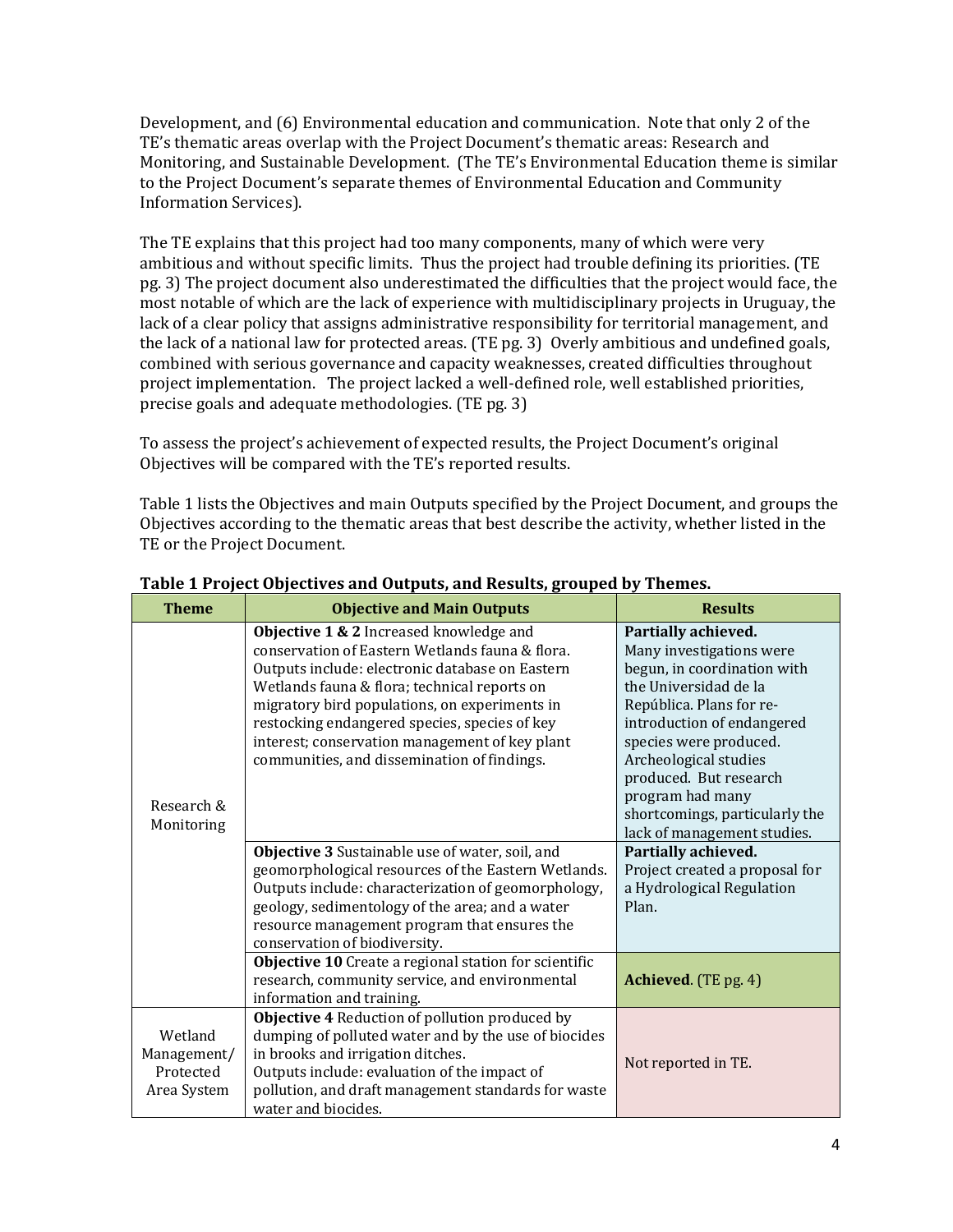|                                                 | Objective 9 Implementation of a system of protected<br>areas in the Eastern Highlands.<br>Outputs include public and private protected areas,<br>management plans for these, and strategies for<br>obtaining funds.                                                                                                                                                                                                                                                                                                          | Partially achieved.<br>The Private Reserve system was<br>begun, with 4 functioning sites.<br>A public PA was created and<br>functioning, as well as the<br>Biosphere Reserve Project. But<br>there is no general wetland<br>management plan. |
|-------------------------------------------------|------------------------------------------------------------------------------------------------------------------------------------------------------------------------------------------------------------------------------------------------------------------------------------------------------------------------------------------------------------------------------------------------------------------------------------------------------------------------------------------------------------------------------|----------------------------------------------------------------------------------------------------------------------------------------------------------------------------------------------------------------------------------------------|
|                                                 | Objective 11 Incorporate national and international<br>laws into conservation of the Eastern Wetlands. To<br>apply existing standards and create new legislative,<br>administrative and constitutional provisions, as<br>applicable.<br>Outputs include a rationalized legal framework,<br>proposals for new laws that will facilitate<br>conservation and sustainable development, and an<br>environmental law advisory service.                                                                                            | Not reported in TE.                                                                                                                                                                                                                          |
| Human<br>Resource<br>Training                   | Objective 5 Training of human resources in research<br>and environmental management, including<br>professionals trained in protected area management,<br>environmental management, environmental<br>education, and environmental law.                                                                                                                                                                                                                                                                                        | Partially achieved.<br>Many people were trained,<br>including park rangers,<br>teachers and police.                                                                                                                                          |
|                                                 | Objective 6 Increase flow of environmental<br>information to local public and private stakeholders<br>so that they better contribute to proper management<br>in the area.<br>Outputs include GIS mapping and databases, and an<br>environmental information service that includes<br>local resource use.                                                                                                                                                                                                                     | Partially achieved.<br>The GIS mapping system was<br>not operational. An<br>environmental learning course<br>was implemented with good<br>results. The training of police<br>has been particularly<br>successful.                            |
| Environmental<br>Education and<br>Communication | Objective 8 Raise public awareness of the economic,<br>ecological and sociocultural value of Wetlands<br>biodiversity and promote local community<br>participation in its conservation.<br>Outputs include: identification of local communities<br>to involve in project, evaluation of how existing<br>conditions can accommodate sustainable<br>development, coordinate with stakeholders to<br>involve the population in conservation efforts, and<br>information and training on conservation for local<br>stakeholders. | Not reported in TE.                                                                                                                                                                                                                          |
| Sustainable<br>Development                      | Objective 7 Make resource use compatible with<br>conservation.<br>Outputs include identification of alternatives for<br>economic activities that impact the environment, the<br>promotion of these alternatives in the zone's<br>management plan, proposals for economic support<br>for economic alternatives, dissemination programs<br>for economic alternatives.                                                                                                                                                          | Achieved.<br>Various alternatives for locals<br>identified, and resulting<br>products from alternative<br>activities were promoted.                                                                                                          |

From Table 1, it may be observed that 2 out of 10 project objectives were achieved, 5 objectives were partially achieved, and for the remaining 3 objectives, there is insufficient information in the TE to determine what, if anything was achieved. It is clear that this project had major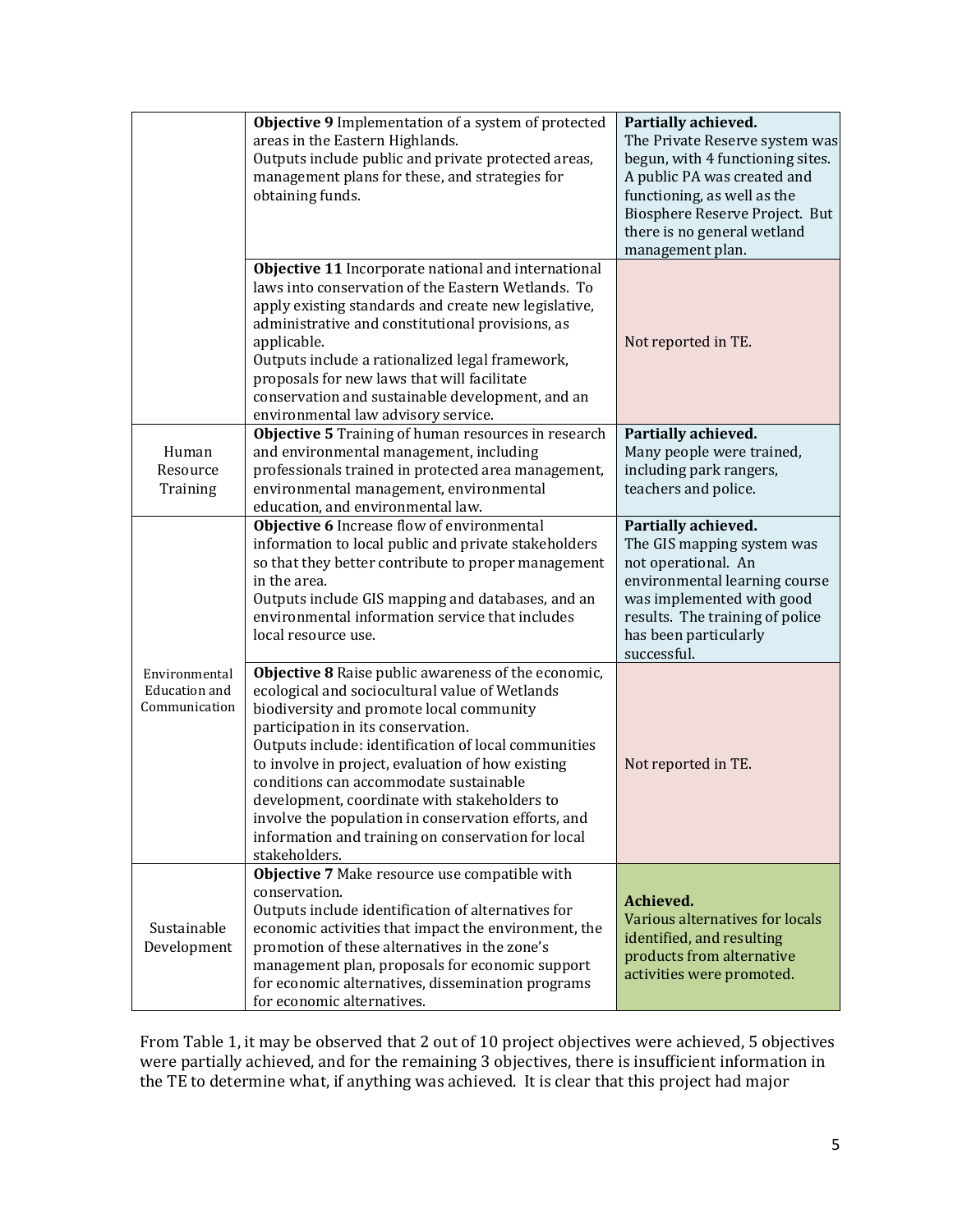shortcomings, most of which were probably caused by an excessively ambitious and poorly planned project preparation. Effectiveness is rated unsatisfactory.

| 4.3 Efficiency | Rating: Unable to Assess |
|----------------|--------------------------|
|                |                          |

The TE does not provide information on the project's efficiency in relation to inputs, costs and implementation times. It is clear that the project was completed before its expected end date, but many of the project components were not completed, and the TE does not provide information on the final amounts disbursed and how they were used. There is no information on whether the project suffered from implementation delays. Due to the lack of information, efficiency is not rated.

| 4.4 Sustainability | Rating: Moderately Likely |
|--------------------|---------------------------|
|--------------------|---------------------------|

**Financial Risks – (Likely)** The project activities are recognized and included in the budget of the Ministry of Environment. (TE pg. 7) The TE reports that the project has made international contacts that promise further financing. (TE pg. 7) The Universidad de la República, one of the important partners in this project, may also finance further research and studies. Private land owners show increasing interests in private reserves, as they derive financial benefits from ecotourism. There is also interests from the International Fund for Agricultural Development (FIDA), and several departments from the National University, to continue project activities. (TE pg. 7)

**Socio-political Risks – (U/A)** The TE does not discuss any socio-political risks, but also does not explicitly report that there are none present.

**Environmental Risks- (U/A)** The Project Document discusses the environmental risks of increased rice agriculture, intensive ranching, unchecked growing tourism, and multiple demands on water resources. The TE does not discuss how the project addresses these risks, or whether there has been a change in risks after project completion.

**Institutional Risks –(Likely)** The TE states that the project has had a positive impact in the project's Rocha Region, and has had an impact at the national level. (TE pg. 7) The Santa Teresa protected area has been developed and fully equipped, and it's financial stability will benefit from increased incomes from new visitors. (TE pg. 7) Small scale producers have begun to incorporate alternate production technologies. The TE reports support and continued interest from government ministries, universities, local stakeholders, and private reserve operators. The TE reports that the techniques and themes of the project have been adopted by professional schools and scientific organizations. (TE pg. 7)

Many of the activities begun by this project will continue on a second phase, beginning in 1997. The TE concludes that the project activities and successes have a high potential for sustainability, based mostly on the institutional support and the financial stability of the project. The TE does not provide sufficient information on the environmental and socio-political risks of the project. The information given by the TE suggests that sustainability is likely, but lack of complete evidence suggest that the final rating should be more cautious, therefore sustainability is rated moderately likely.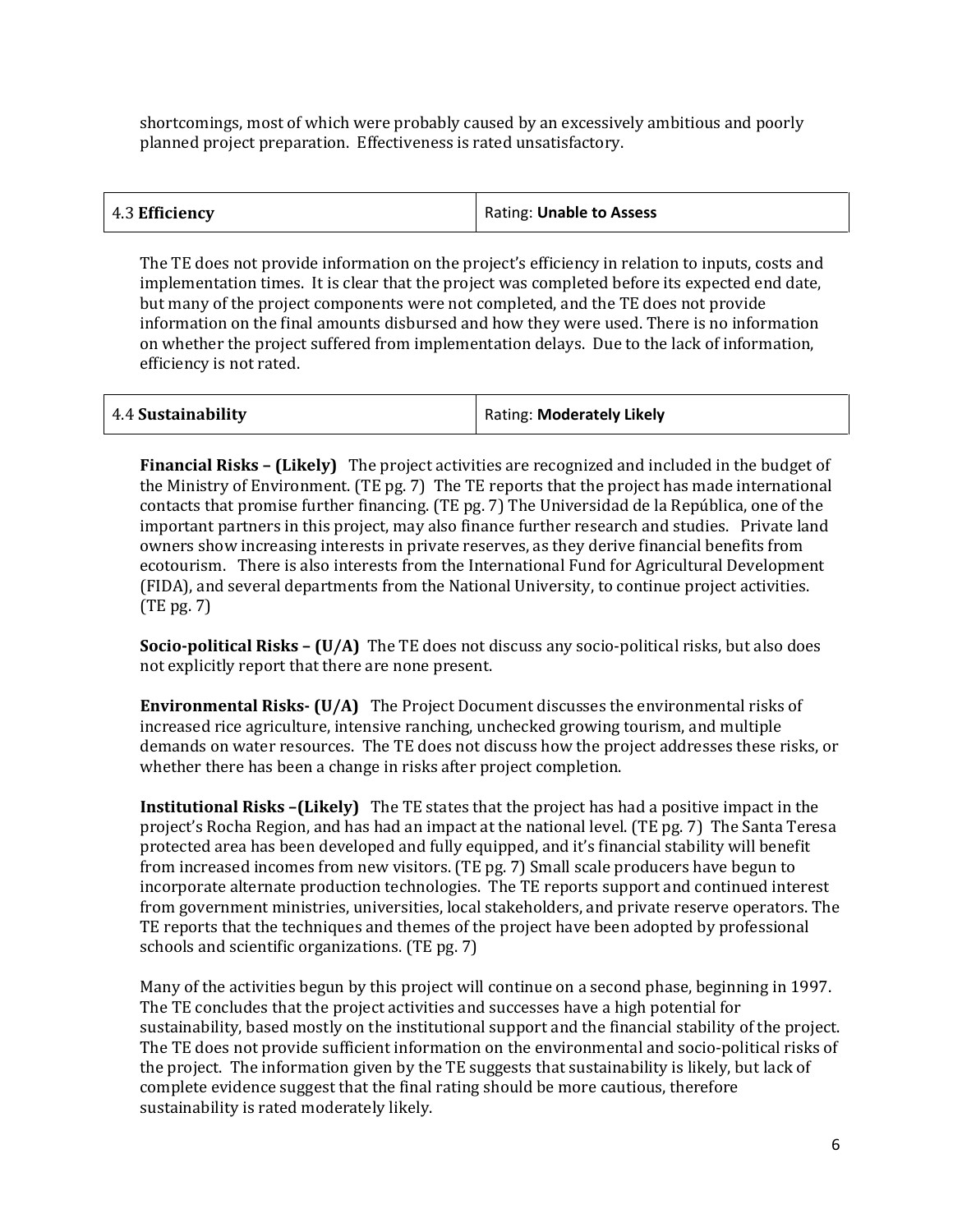## **5. Processes and factors affecting attainment of project outcomes**

5.1 Co-financing. To what extent was the reported co-financing essential to the achievement of GEF objectives? If there was a difference in the level of expected co-financing and actual co-financing, then what were the reasons for it? Did the extent of materialization of co-financing affect project's outcomes and/or sustainability? If so, in what ways and through what causal linkages?

The TE does not report on co-financing, or on any other financial details of the project. The Project Document does not report any co-financing. It seems that there was no co-financing in this project, but this fact needs confirmation.

5.2 Project extensions and/or delays. If there were delays in project implementation and completion, then what were the reasons for it? Did the delay affect the project's outcomes and/or sustainability? If so, in what ways and through what causal linkages?

The project was completed before the expected due date. The TE does not report any delays.

5.3 Country ownership. Assess the extent to which country ownership has affected project outcomes and sustainability? Describe the ways in which it affected outcomes and sustainability, highlighting the causal links:

The TE provides evidence that there was country ownership of this project. The project activities are recognized and included in the budget of the Ministry of Environment. (TE pg. 7) Many of the activities begun by this project will continue on a second phase, beginning in 1997. But there is insufficient evidence available in the TE to assess whether country ownership affected outcomes and sustainability.

#### **6. Assessment of project's Monitoring and Evaluation system**

Ratings are assessed on a six point scale: Highly Satisfactory=no shortcomings in this M&E component; Satisfactory=minor shortcomings in this M&E component; Moderately Satisfactory=moderate shortcomings in this M&E component; Moderately Unsatisfactory=significant shortcomings in this M&E component; Unsatisfactory=major shortcomings in this M&E component; Highly Unsatisfactory=there were no project M&E systems.

Please justify ratings in the space below each box.

| 6.1 M&E Design at entry | Rating: Moderately Unsatisfactory |
|-------------------------|-----------------------------------|
|                         |                                   |

In the very short Project Review, Reporting and Evaluation subsection of the Project Document, the following actions are specified:

- the project is to be examined "by the parties" on a semi-annual basis
- the Project Director would submit a report every 6 months to evaluate the project's performance, and a final report to evaluate project outcomes
- an in-depth midterm evaluation would be conducted after 18 months of project implementation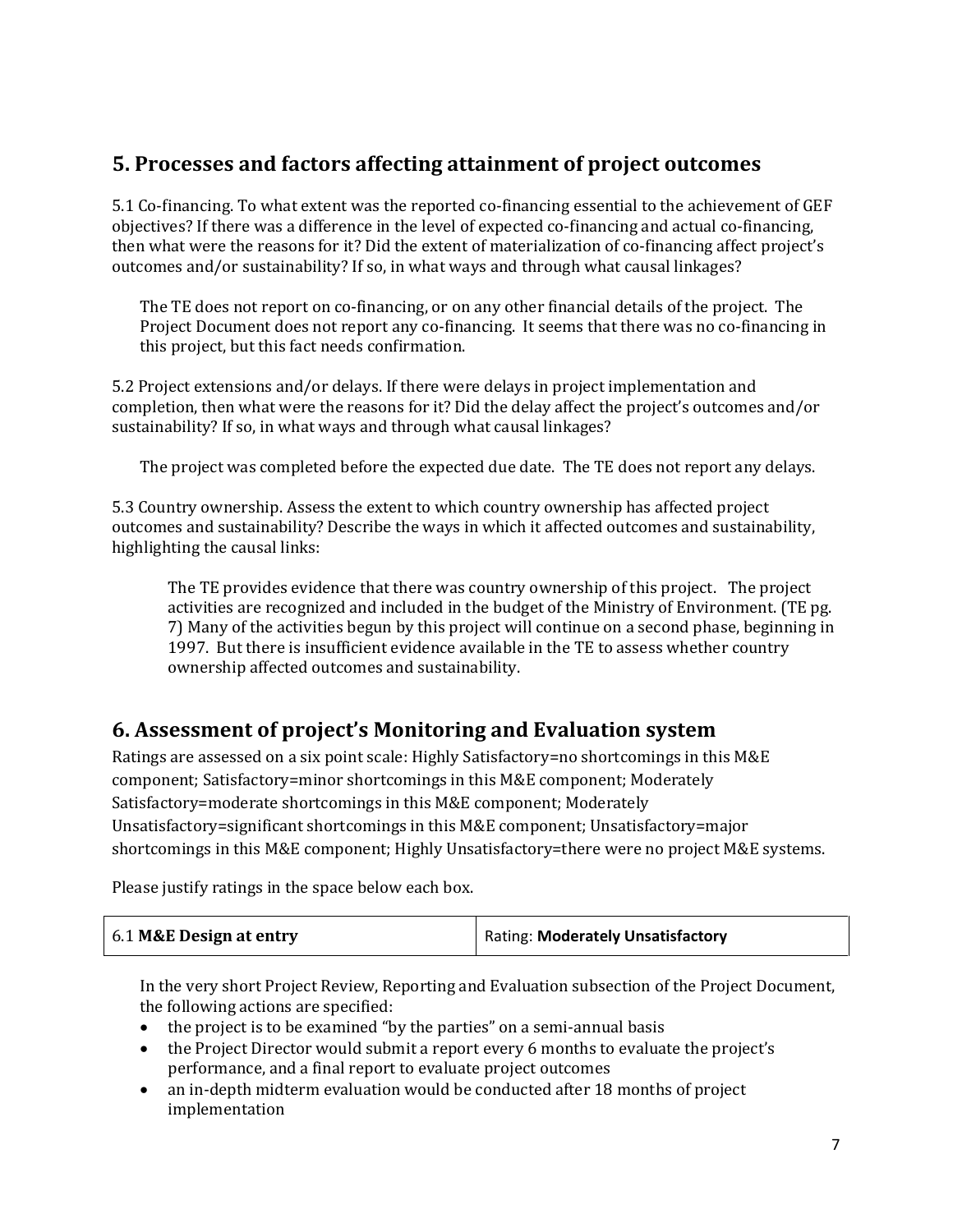(PD pg. 33)

The Project Document does not include SMART indicators, not any mention of indicators that would adequately measure the project's progress. There is no budget allocated for M&E activities, and the only specific dates set for evaluation activities are for the midterm review and final evaluation. (PD pg. 35-37) It seems that the M&E design at entry was insufficient to adequately monitor results, track progress, and inform the project implementation. The TE points out that because the project was one of the first during the GEF's Pilot Phase, there was not a very careful evaluation of the project proposal. (TE pg. 3) This may explain why the M&E design was insufficient. Therefore, M&E design at entry is rated Moderately Unsatisfactory.

| 6.2 M&E Implementation | Rating: Unable to Assess. |
|------------------------|---------------------------|
|------------------------|---------------------------|

The TE does not provide any information on whether the M&E plan proposed in the Project Document was implemented, or on the completion of any monitoring or evaluation activities. Because there is insufficient information, M&E implementation is not rated.

#### **7. Assessment of project implementation and execution**

Quality of Implementation includes the quality of project design, as well as the quality of supervision and assistance provided by implementing agency(s) to execution agencies throughout project implementation. Quality of Execution covers the effectiveness of the executing agency(s) in performing its roles and responsibilities. In both instances, the focus is upon factors that are largely within the control of the respective implementing and executing agency(s). A six point rating scale is used (Highly Satisfactory to Highly Unsatisfactory), or Unable to Assess.

Please justify ratings in the space below each box.

| 7.1 Quality of Project Implementation | Rating: Unsatisfactory |
|---------------------------------------|------------------------|
|---------------------------------------|------------------------|

The implementing agency is the UNDP. The TE does not mention the UNDP, but does discuss the project's executive leadership. The TE reports that the executive leadership of this project was excellent, and that it was instrumental in achieving many of the successes of this project, including protected areas, environmental education, research studies of various disciplines. (TE pg. 4)

It is clear that project implementation suffered from very poor planning. The project had too many components, too ambitious and without specific limits, and was unable to define priorities or outline feasible strategies for achieving success. The difficulties faced during implementation were underestimated. (TE pg. 3) These were all issues which could have been better addressed by the UNDP, both during project preparation, and during implementation, through a mid-term project restructuring. As a result, the project fell very short of expectations, and did not achieve most of its unrealistically expected goals. For its failure to address poor planning and implementation challenges, the quality of project implementation is rated unsatisfactory.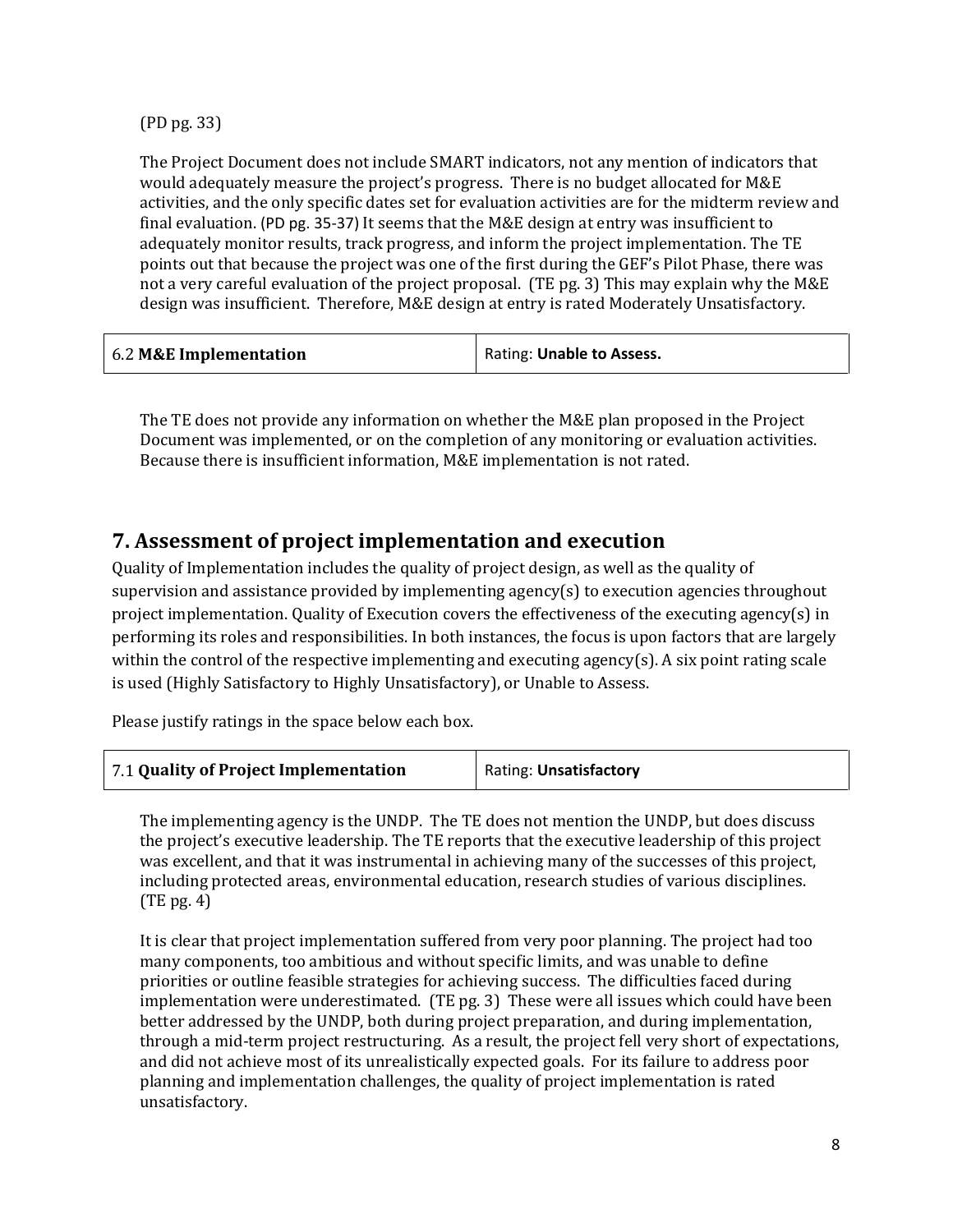| 7.2 Quality of Project Execution | Rating: Moderately Satisfactory |
|----------------------------------|---------------------------------|
|----------------------------------|---------------------------------|

The executing agency of this project is the Ministry of Housing, Territorial Organization and Environment. The TE does not mention the Ministry directly, but does discuss the project's administrative activities. The TE reports that the administration of the project was very efficient, and that procurement for the new research station, and for equipment for other project components, was well designed and executed. (TE pg. 4) The project management built new relationships with important stakeholders, including regional producers, international research groups and NGOS. Despite an overambitious plan and multiple implementation challenges, it seems that many of the project components were at least partially achieved, and are likely to be sustainable after project completion. Based on the limited information provided by the TE, and the evidence provided by the project's results, it seems project execution was moderately satisfactory.

#### **8. Assessment of Project Impacts**

 $\overline{a}$ 

*Note - In instances where information on any impact related topic is not provided in the terminal evaluations, the reviewer should indicate in the relevant sections below that this is indeed the case and identify the information gaps. When providing information on topics related to impact, please cite the page number of the terminal evaluation from where the information is sourced.* 

**8.1 Environmental Change.** Describe the changes in environmental stress and environmental status that occurred by the end of the project. Include both quantitative and qualitative changes documented, sources of information for these changes, and how project activities contributed to or hindered these changes. Also include how contextual factors have contributed to or hindered these changes.

The TE reports that several protected areas were established, made operational, and have a very high probability of sustainability. This provides evidence of improved environmental status. But the TE does not directly report that there were reductions in environmental stress or improvements in environmental status.

**8.2 Socioeconomic change.** Describe any changes in human well-being (income, education, health, community relationships, etc.) that occurred by the end of the project. Include both quantitative and qualitative changes documented, sources of information for these changes, and how project activities contributed to or hindered these changes. Also include how contextual factors have contributed to or hindered these changes.

The project has identified and piloted alternate economic activities that ensure sustainable development. The TE reports that these pilot projects have a high potential for replication. The TE reports that a group of small scale producers was assessed in order to optimize output, and was informed about the 'rational' use of natural resources. (TE pg. 6)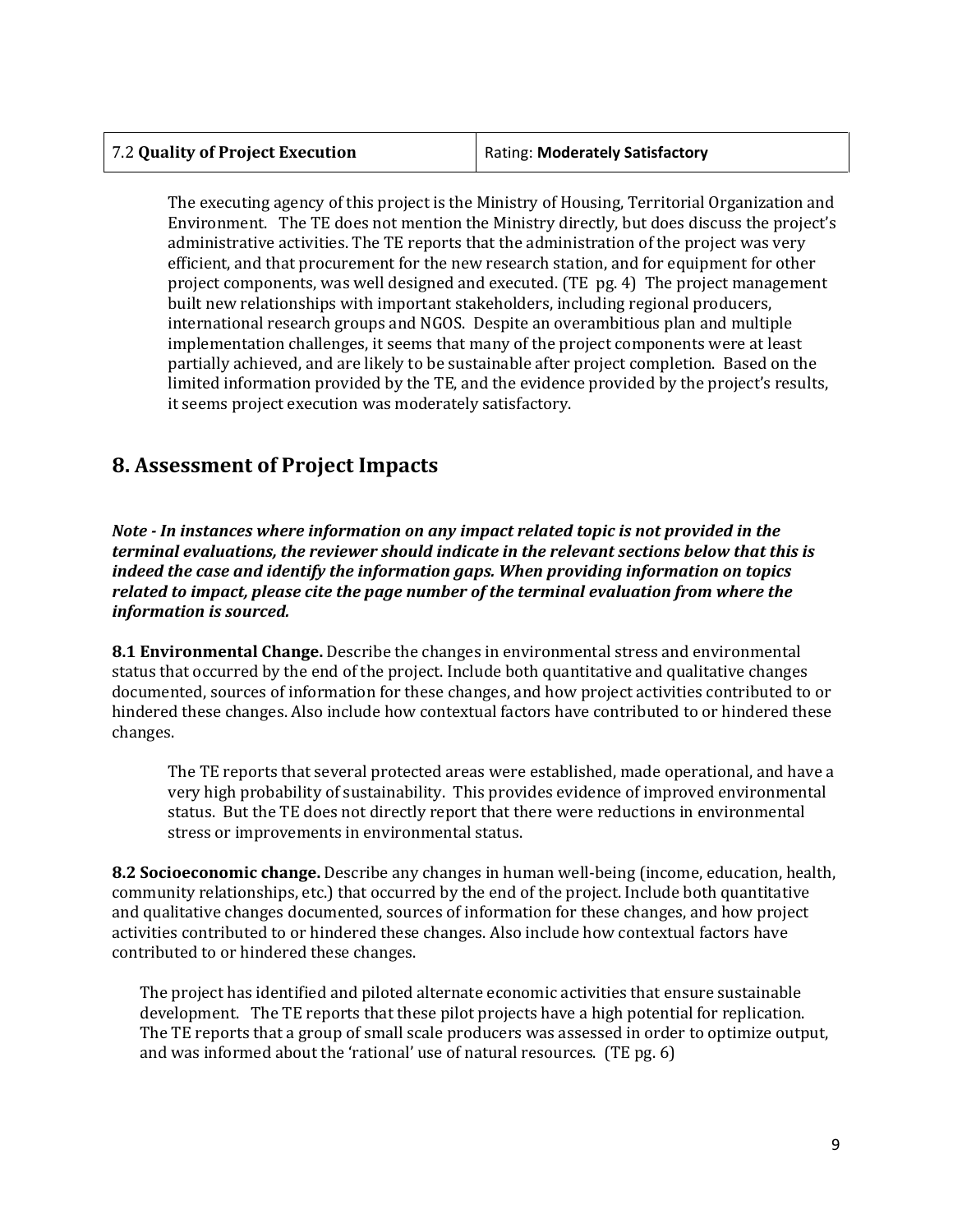**8.3 Capacity and governance changes**. Describe notable changes in capacities and governance that can lead to large-scale action (both mass and legislative) bringing about positive environmental change. "Capacities" include awareness, knowledge, skills, infrastructure, and environmental monitoring systems, among others. "Governance" refers to decision-making processes, structures and systems, including access to and use of information, and thus would include laws, administrative bodies, trust-building and conflict resolution processes, informationsharing systems, etc. Indicate how project activities contributed to/ hindered these changes, as well as how contextual factors have influenced these changes.

**a) Capacities -** The TE reports the following changes in capacities:

- Various societal groups received information about the importance of the conservation of natural resources and spaces, and their functions. The project has created a greater awareness and concern for environmental issues in the region and the country, and has shown to society in general, but in particular the economy, the value of the conservation of wetlands. (TE pg. 6)
- There is a greater awareness among producers and governmental agencies of the need to develop national environmental policies and laws. (TE pg. 6)
- There is a new perspective in the region regarding the production of traditional goods (particularly ranching and agriculture) that is more in line with sustainability. (TE pg. 6)
- The project trained park guards and professionals that would advance the goals of the project, and improved the environmental knowledge of teachers and professors. (TE pg. 6)
- The project produced advanced plans and studies, including:
	- o to reintroduce endangered species. (TE pg. 5)
	- o archeological studies. (TE pg. 5)
	- $\circ$  numerous scientific investigations have begun, many in conjunction with the University of the Republic. (TE pg. 5)

**b) Governance -** The TE reports the following changes in governance:

- A Private Reserve program was created, with four functioning reserves. (TE pg. 5)
- The protected area Potrerillo de Santa Teresa became operational. (TE pg. 5)
- 
- The project has produced and proposed a Hydrological Regulation Plan. (TE pg. 5)<br>• The Biosphere Reserve Project was developed, and ties have been made with the a • The Biosphere Reserve Project was developed, and ties have been made with the adjacent Mata Atlántica Biosphere in Brazil. (TE pg. 5)

**8.4 Unintended impacts.** Describe any impacts not targeted by the project, whether positive or negative, affecting either ecological or social aspects. Indicate the factors that contributed to these unintended impacts occurring.

The TE does not report any unintended impacts.

**8.5 Adoption of GEF initiatives at scale.** Identify any initiatives (e.g. technologies, approaches, financing instruments, implementing bodies, legal frameworks, information systems) that have been mainstreamed, replicated and/or scaled up by government and other stakeholders by project end. Include the extent to which this broader adoption has taken place, e.g. if plans and resources have been established but no actual adoption has taken place, or if market change and large-scale environmental benefits have begun to occur. Indicate how project activities and other contextual factors contributed to these taking place. If broader adoption has not taken place as expected, indicate which factors (both project-related and contextual) have hindered this from happening.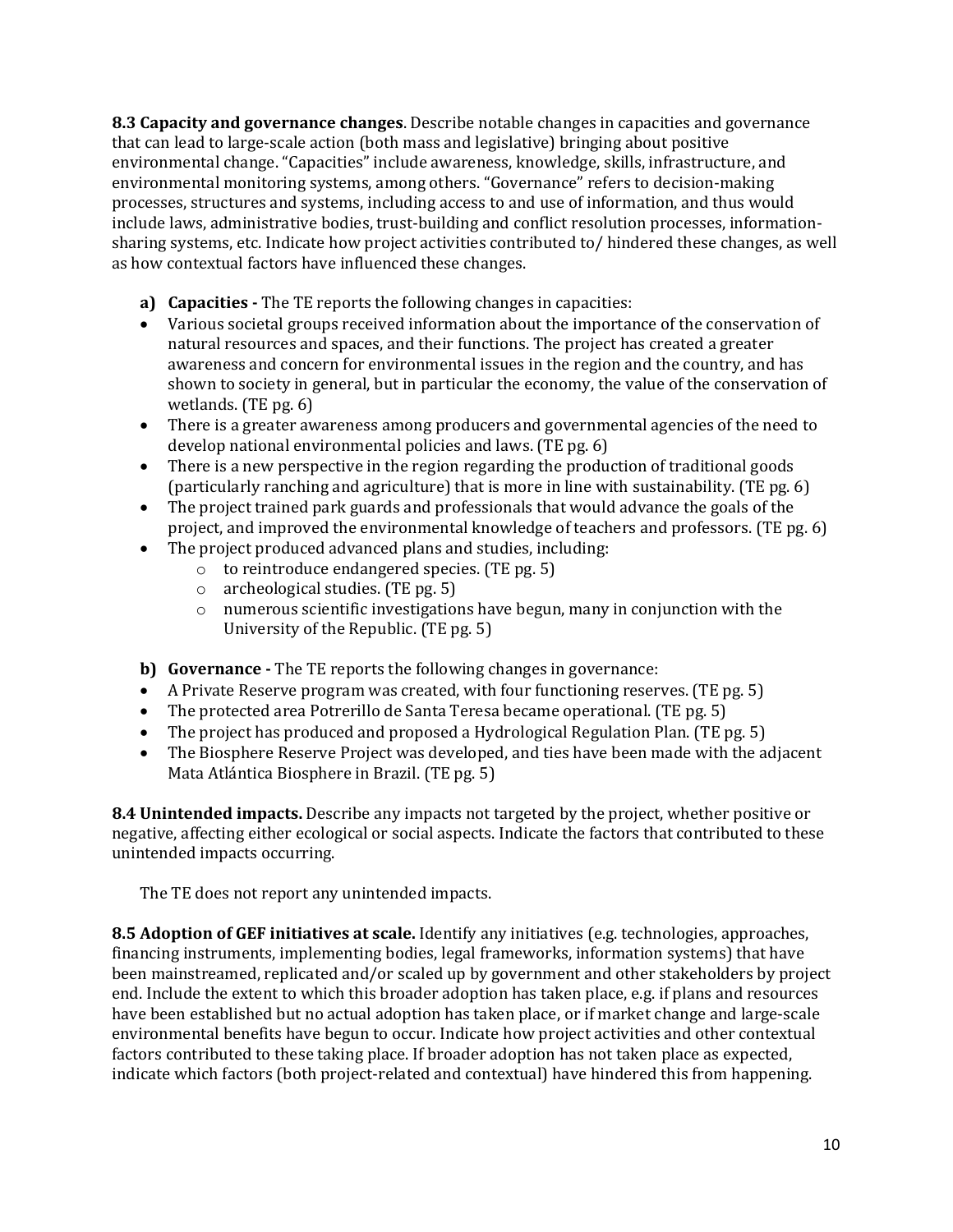The TE reports the following evidence of adoption of GEF initiatives at scale:

• The project established a Private Reserve program, and publicly administered protected areas. **Sustained – Adopted.**

#### **9. Lessons and recommendations**

9.1 Briefly describe the key lessons, good practices, or approaches mentioned in the terminal evaluation report that could have application for other GEF projects.

The TE does not list lessons learned from the project.

9.2 Briefly describe the recommendations given in the terminal evaluation.

The TE includes a very comprehensive list of recommendations (TE pg. 8-10). They are summarized below:

- The different areas of the project should be more closely related, to ensure a systematic exchange of information.
- The second phase of this project should include greater participation from civil society, NGOs, producers, tourism operators, and tourists. Relations should be improved with all to ensure a better management of protected areas.
- Relations with the Ministry of Agriculture and Husbandry should be improved, to better target common problems.
- The project should increase relations with international groups that are experienced in the areas and activities that the project is engaged in, to benefit from this existing experience.
- Establish a voluntary contribution from tourism operations that would be used to fund conservation projects and public services for populations living in protected areas.
- Initiate discussions on the zoning of wetlands, and implement GIS to aid in the ecologicaleconomic zoning of wetlands.
- Propose improvements to environmental legislation and policy that would then support environmental conservation and sustainable development.
- Professional training should be performed in various disciplines to facilitate multidisciplinary studies. Research on the biological and socio-economic situation of the region should continue.
- Sustainable development projects should be supported, particularly those furthering lake and marine fisheries, management of plant resources, and management of wild animals. Those projects already begun should increase the possibility of replication and sustainability.